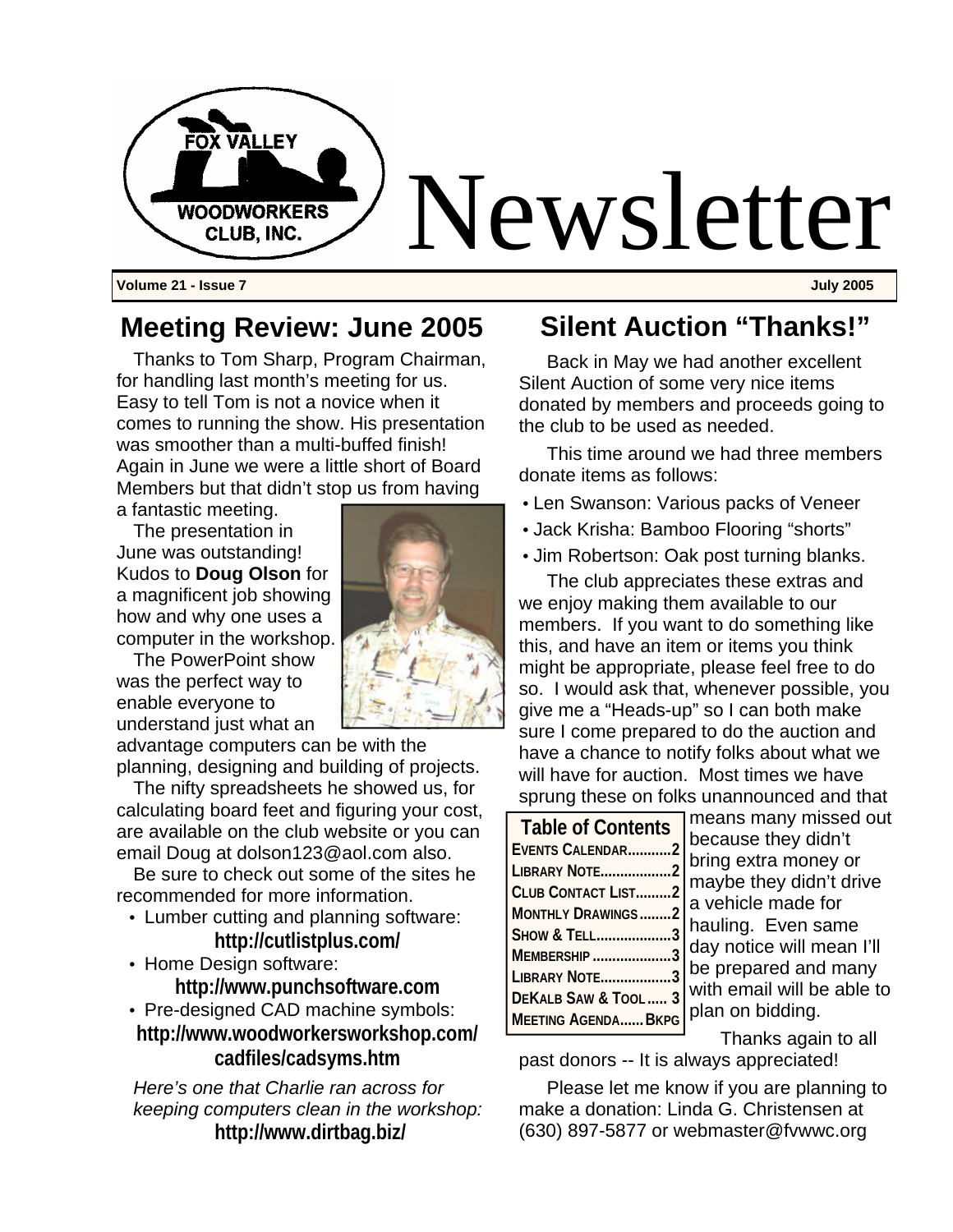## **FVWWC Events Calendar**

Jul 5th.....Tue...7:30 p.m...**General Meeting:** Demo of Kaleidoscope Construction by Dave Smith

- Jul 20th.Wed.. 9:00 a.m...**Breakfast Club:** The Red Apple Restaurant at 414 S Schmale Rd-Carol Stream.
- Aug 2nd...Tue...7:30 p.m...**General Meeting:** Wood Carving Techniques demoed by Dave Reilly

# **Virtual Shop Tour Project Continues**

Work is being compiled by Doug Olson for presentation at a future meeting. Please see Doug during a break or contact him at dolson123@aol.com or (815) 541- 8228 and he will be happy to give you the details on how to participate!

## **FVWWC Officers & Staff**

**woodworkers@fvwwc.org**

| President Ron Gilkerson                   |                     |
|-------------------------------------------|---------------------|
| Vice President Dick Secrest               |                     |
| Treasurer Doug Pfaff                      |                     |
| SecretaryDarrel Anderson                  |                     |
| <b>Program CommitteeTom Sharp</b>         |                     |
|                                           | <b>Mike Brady</b>   |
|                                           | <b>Dick Secrest</b> |
| MembershipRoger Vachon                    |                     |
| Show ChairmanLarry McHone                 |                     |
| <b>Toy Drive Coordinator  Gail Madden</b> |                     |
| Editor/Webmaster Linda Christensen        |                     |
| LibrarianCheryl Miller                    |                     |
| Raffles/PhotographerCharlie Christensen   |                     |
| Members-at-LargeMike Madden               |                     |
|                                           | <b>James Nellis</b> |
| Show & Tell MC Matt Gauntt                |                     |
| Audio/Visual TechWill Sharp               |                     |
|                                           |                     |
| Greeter Jim Hildreth                      |                     |

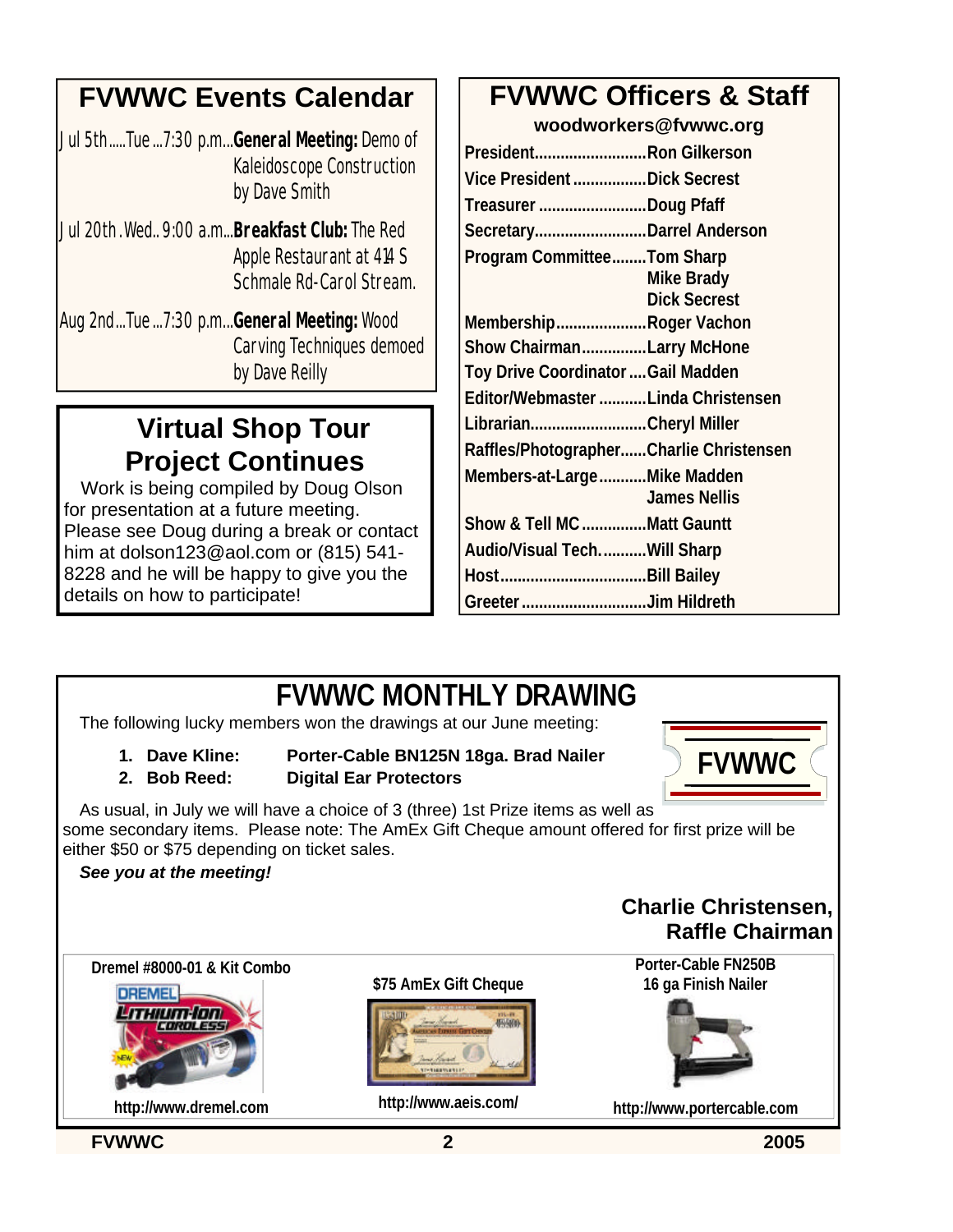#### **Show & Tell Matt Gauntt, MC**

We had quite a good turn out for June, in spite of the heat! Here's what we saw:

**Mike Madden:** Elm turned bowl with shellac finish.

**Gail Madden:** Elm turned bowl with shellac finish. **Rich Rossio:** Turned Spalted Birch vase with a wipe-on poly finish.

**Len Swanson:** Rosewood music box with Klockit movement and finished in Danish Oil & Minwax.

**Fred Rizza:** Mahogany Tea Table with oil stain and poly finish.



**Matt Gauntt:** Mission Style Dining Room Table of Quartersawn White Oak with General Finishes of Seal-A-Cell and Arm-R-Seal.

**Alesha Gauntt, age 10:** A Lego Divider chest of plywood with a painted finish.

**Paul Dehnert:** Bookcase in the style of a doll's castle playhouse made of painted Pine.

**Teresa Glisson:** Sewing Cabinet in Cherry with a Linseed Oil, Lacquer and wax finish.

# **Membership Update June 2005**



**Renewals: Dale Rankin - Bartlett Marlan & Janet Tevis- Batavia**

**Ed Schalk - Geneva**

**Dan Spooner - Streamwood**

**New Members: June 2005 Martin McNamara - St. Charles** *Roger Vachon, Membership*



**Stan Anderson: Red Oak Quilt Rack with carved** leaves in Straw Pastel stain with poly final coat. **Joe Popp:** Wall plaque of Aromatic Cedar with a clear lacquer finish.

**John Winton, Dave Van Norman & Debbie Hunisted** combined talents to design and make Coasters of Oak with a poly stain.



# **SHARPENING SERVICE**

**Offered to FVWWCers** *ONLY!*

#### **Instructions for items to be sharpened:**

- Wrap blade(s) to avoid damage/injury.
- Label each package with your Name/Mailing Address/Phone Number *printed clearly.*
- Come to the next meeting and drop them off.

#### *That's all there is to it!*

**DeKalb Saw & Tool**

Joel Baker, Owner 10044 Perry Rd - DeKalb, IL 60115-9008 **(815) 758-7297 dekalbsaw@earthlink.net**

**FVWWC 3 2005**